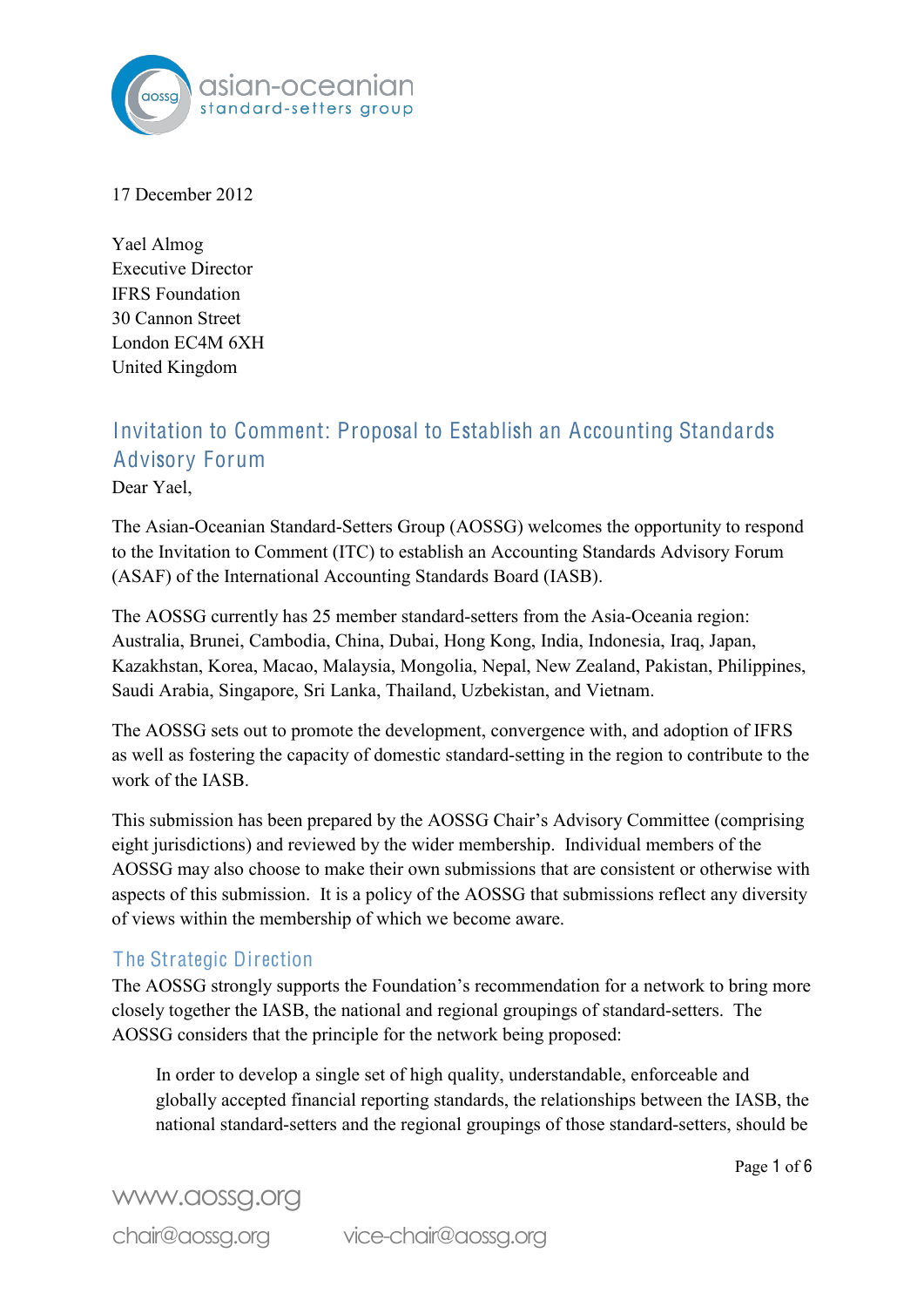

as strong as possible, with cooperation and assistance being provided in all directions, whilst maintaining the independence of each of the standard-setters involved.

The AOSSG believes that the network being created should involve mutual commitments between the national standard-setters, their regions and the IASB. The proposed ASAF would be an important part of that broader network and will need, for operational purposes, specific commitments between those directly involved, but consistent with those of the broader network. The AOSSG is not concerned if the latter precedes the former, as long as the broad architecture is put in place in due course.

The AOSSG's review of the proposal focussed on the public interest implications, whether they would enhance the AOSSG's ability to fulfil its own mission and how to ensure that the proposal does not lead to division between its members.

## The ASAF Proposal

The proposal for an ASAF is seen by the AOSSG as a key element for achieving the Trustees' recommended strategy for an effective network. The proposal itself recognises that it is not a substitute for a broader relationship model between the IASB and national standard-setters and regional groupings thereof. We think this context should not be allowed to drift into the background or be obscured.

The AOSSG strongly supports the proposed ASAF concept because it is seen as a way for national standard-setters to engage very directly with the IASB, early in the IASB processes, on the major issues involved. This would both increase understanding and enable national standard-setters to convey views more effectively. For this to be optimal, the culture of the ASAF would need to be very respectful of differences of views, transparent and constructively minded. Such a culture would be a function of the membership and not of the structure. We think the Foundation will need to be careful in selecting members that are technically competent, representative and who can work together. We also support the idea that the size of the ASAF must be kept to a workable number.

The AOSSG acknowledges the risks and challenges listed in the proposal and agree they will need to be managed. Most importantly, we think they can be managed if the objectives are shared.

### Conclusion

The AOSSG strongly supports the proposal for the formation of the ASAF and, subject to careful consideration of the wording, it also supports the proposed commitments that ASAF members would need to make. AOSSG members also support the proposed membership structure.

The AOSSG encourages the Foundation and the IASB to see the proposal as one element of the wider model of relationships with national standard-setters and regional groupings, and to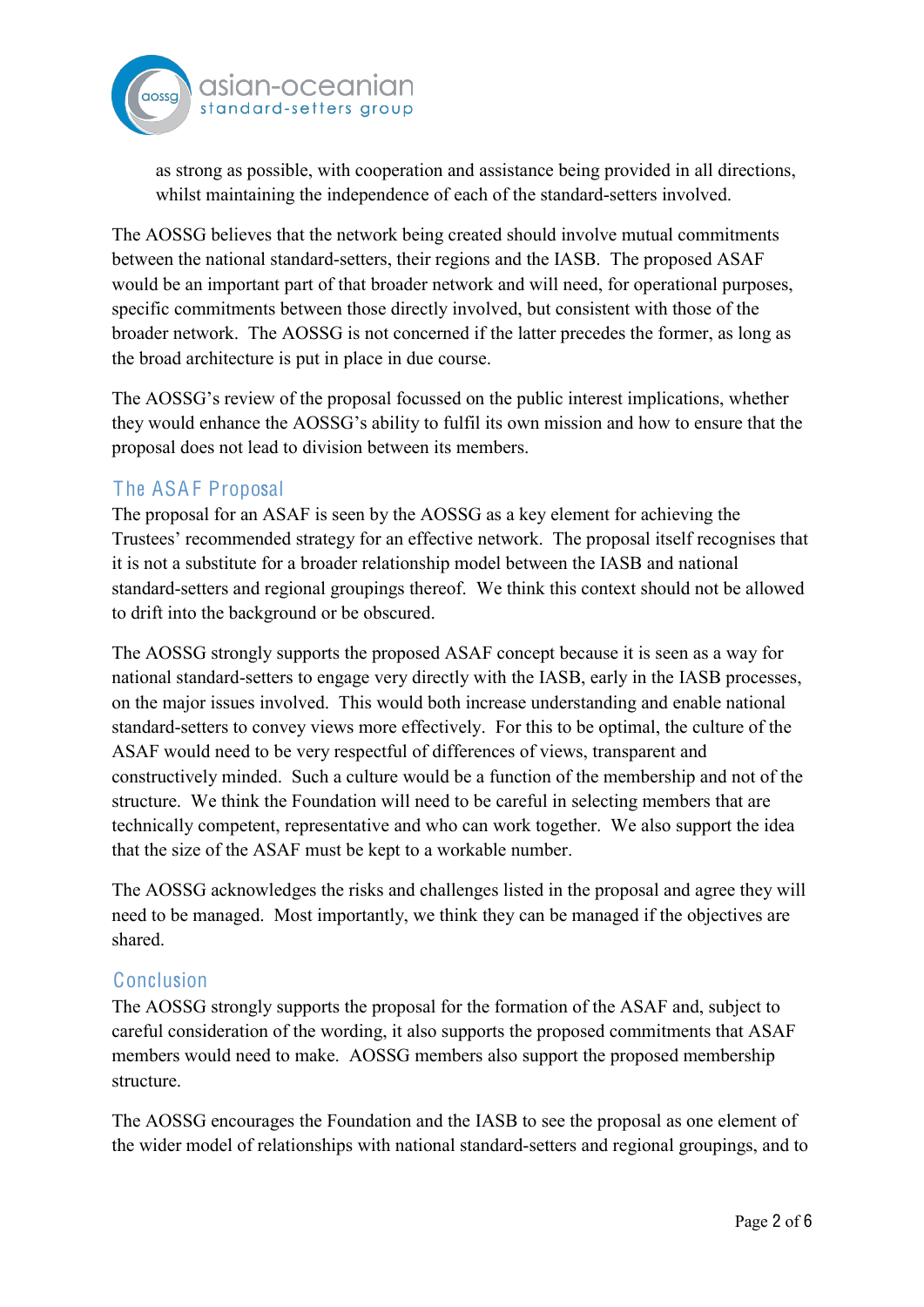

be mindful of the need to continue to support the regional groupings and all national standard-setters.

Our views are explained in more detail in the Appendix, which includes responses to the specific questions in the ITC.

We hope you find these comments useful and would be pleased to provide any further information you might require. If you have any queries regarding any matters in this submission or need further discussions on our comments, please contact either one of us.

Yours faithfully

A.M. Stevenson

Kevin Stevenson Clement Chan

Clevent C

Chair, AOSSG Vice-Chair, AOSSG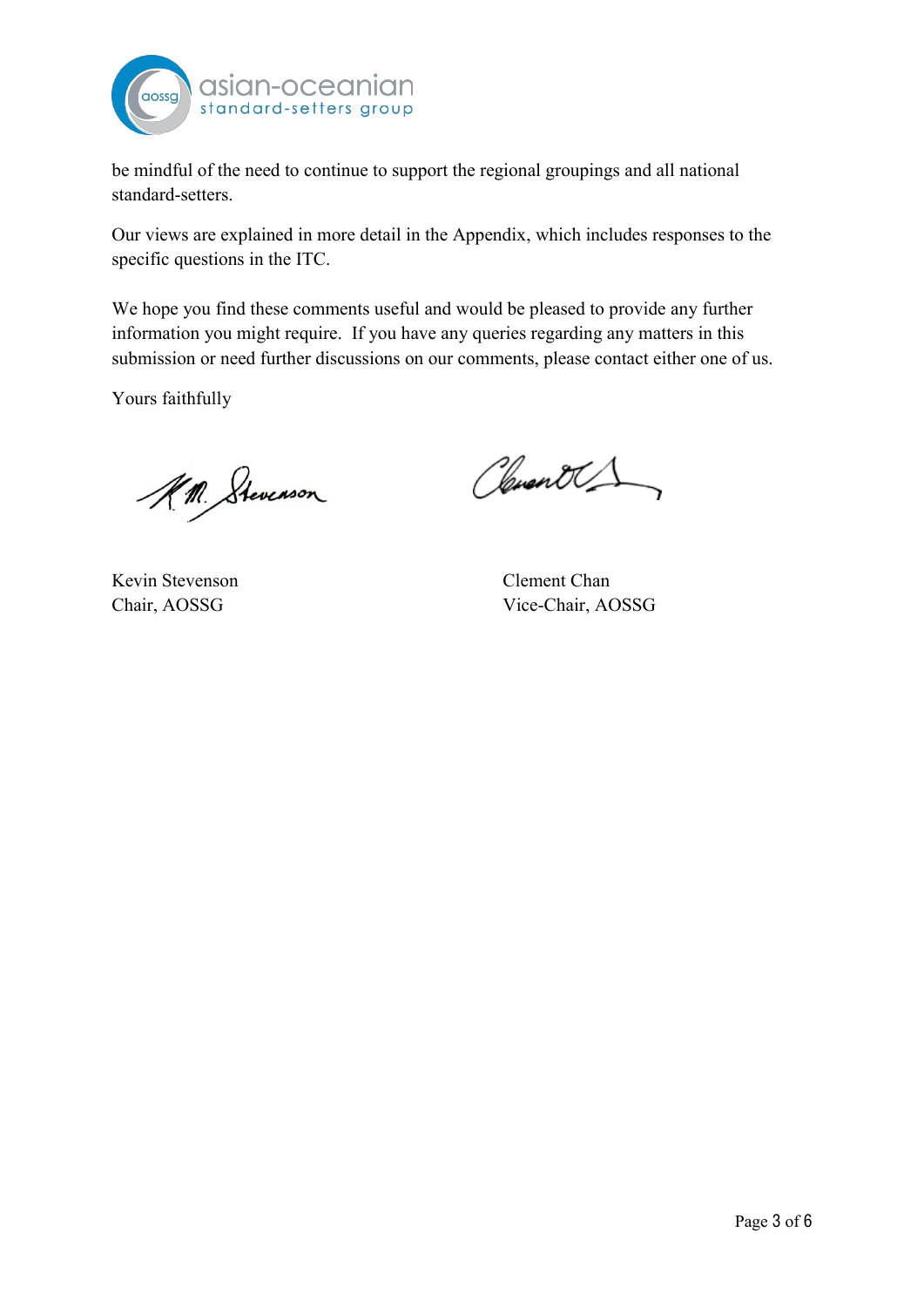

# Proposed Commitments to Global Standards [Question 1 of the ITC]

- 1. The AOSSG has reviewed the proposed commitments in paragraph 6.4 of the ITC and supports them. In addition, the AOSSG thinks that it is important that the ASAF should have a culture of being respectful of differences of views, transparent in its operations and constructively minded.
- 2. The wording of the proposed memorandum will need careful attention. The AOSSG does not wish to see the wording exclude a jurisdiction that is moving towards IFRS if it would otherwise meet the criteria for membership (including having appropriate IFRS technical expertise). Further, in an endorsement model that is used in some AOSSG member jurisdictions, it is critical that the legal responsibilities of the standardsetter to thoroughly review a proposed IFRS for adoption not be compromised by the MoU. The AOSSG is concerned that paragraph 6.4(4) implies carve outs may only be a function of the move towards adopting IFRS. Conceptually, every endorsement process involves the responsibility to not adopt some part of IFRS when to do so would not be in keeping with the relevant legislation. Expressed differently, even though a jurisdiction fully adopts IFRS that jurisdiction should not be asked to commit, under current legislation, never to carve out or make another kind of variation from IFRS. Member representatives of ASAF should be able to maintain their ongoing responsibilities to assess each proposal for extending or changing IFRS, even though they have a strong and demonstrated commitment to IFRS. The AOSSG suspects many national standard-setters would face the same issue if the MoU wording were too restrictive.
- 3. The AOSSG thinks the reference to 'best efforts' phrasing (in paragraph 6.4(4) of the ITC) goes some way towards meeting our point above, but it may imply that it is some external factor that is inhibiting the standard-setter, rather than being a result of the standard-setter making a judgement that the requirements of its empowering legislation are not met (even though the IASB may judge otherwise if it were under that same legislation).

## Membership [Question 2 of the ITC]

#### Proposed size of the ASA F

4. The AOSSG has considered the proposed membership structure and agree that it is reasonable. These members also note that the world will change and that the number of national standard-setters and regions that could contribute significantly to IFRS is likely to increase. This has been the history of international standards. If that happens, the number of ASAF members may have to be increased and the composition changed, but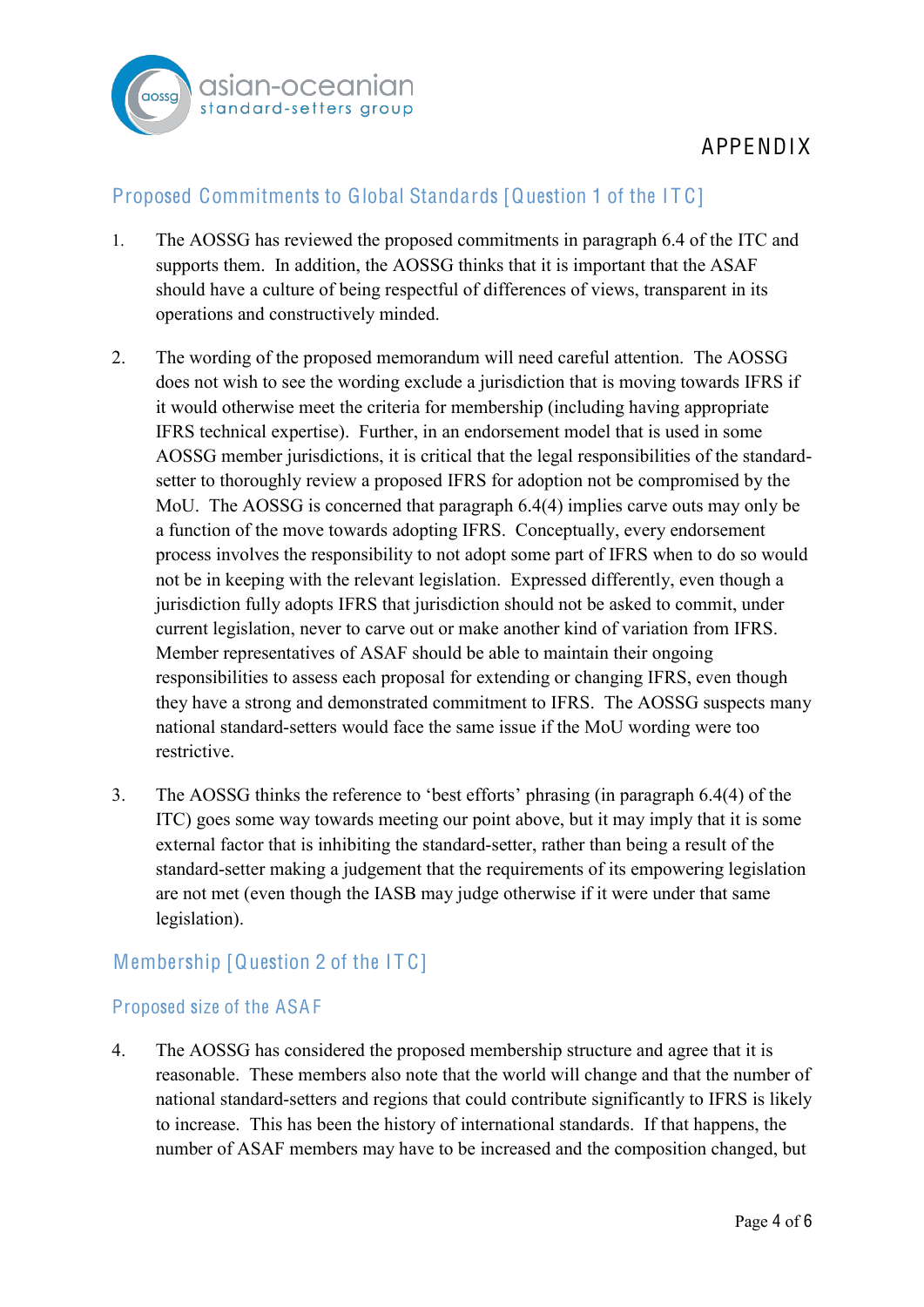

# **APPENDIX**

the membership should not be allowed to exceed a practical size, as the Foundation also noted in paragraph 6.8 of the ITC.

### Proposed allocation to Asia-Oceania

- 5. The AOSSG is pleased to see the proposed regional allocation of three seats to the Asia-Oceania region. The AOSSG has a number of members with the resources and IFRS technical expertise to represent the region on the ASAF and considers there are more than three strong candidates within its membership but, as indicated above, thinks the Foundation should start cautiously in terms of numbers and, while there may need to be flexibility, should never allow the membership to become unworkably large. Should the Foundation consider allocating more seats to the Asia-Oceania region, the AOSSG is prepared to suggest more candidates from the grouping to represent the region.
- 6. The AOSSG concurs with the sentiment expressed in the proposed role of the ASAF that members would require a good knowledge of their jurisdictions/regions and of the concerns of each of a region's national standard-setters.

### Proposed composition and criteria of membership

- 7. Members agree with the proposed factors for the ASAF composition [paragraph 6.11 of the ITC], and emphasise that an ASAF member's technical competence and availability of resources should be the key factors.
- 8. In addition, some members would be concerned if the proposed membership review of every two years would lead to a lack of continuity, particularly in view of the typical time taken to complete IASB projects. The Foundation may need to reconsider the frequency of reviews at a later stage.
- 9. Some members asked whether consideration could be given to according observer status (away from the table) to members of regional groupings.

### Other comments

#### Timing of Implementation

10. The AOSSG encourages the Foundation to endeavour to meet the proposed timetable for implementation. It believes it is critical for the ASAF to be involved as early as possible in the various new projects being contemplated as a result of the future agenda consultation. This is an unusual window in standard-setting and will be open for a relatively short time. The AOSSG acknowledges that the existing core projects will still be under development, but thinks that the ASAF need only be used by the IASB to